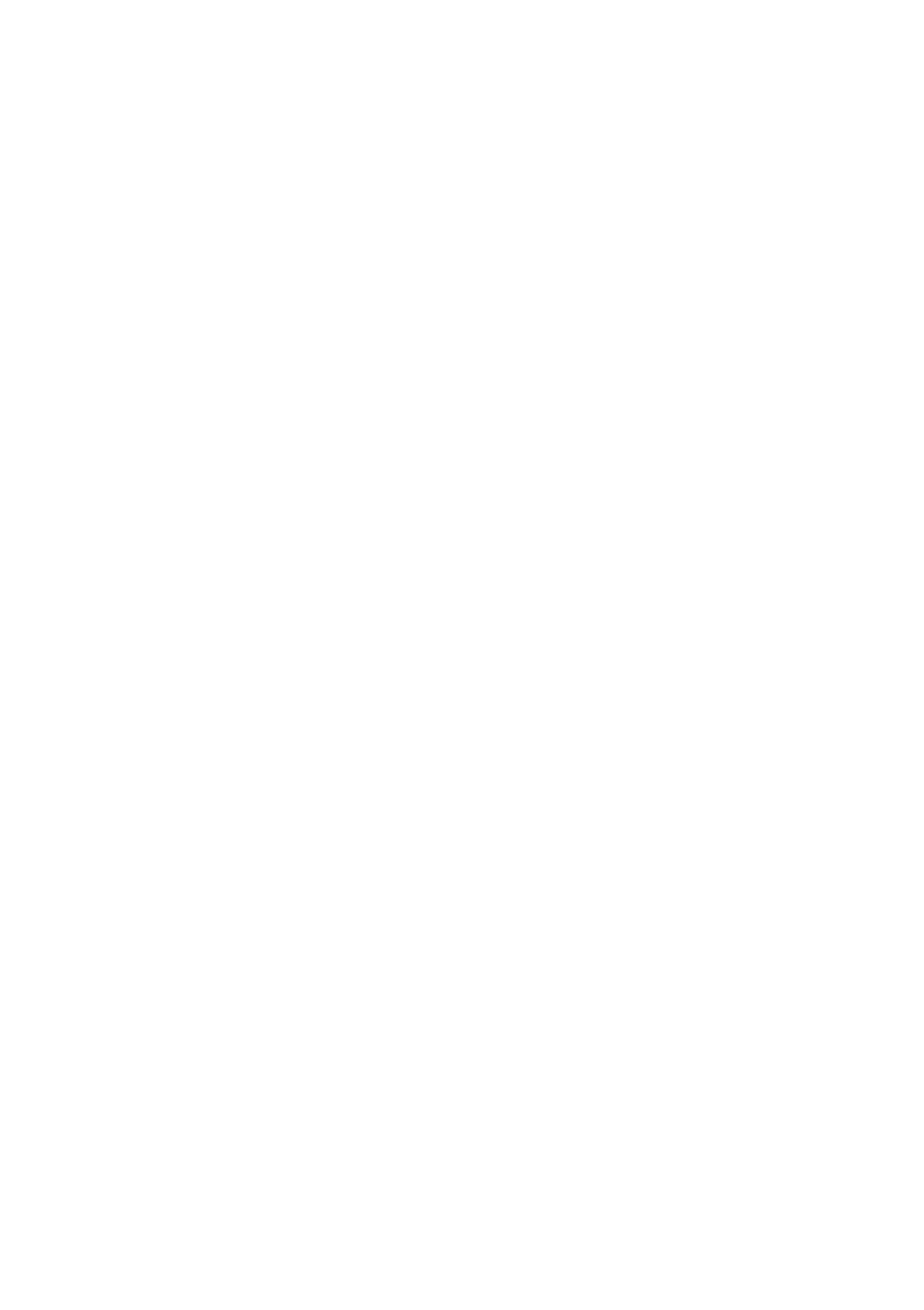# **Introduction**

Increasingly, the crucial importance of soils for the well-being of human society is being recognised. In many parts of the world, soil is being lost faster than it forms, and its functions are being lost or diminished, which impacts ecosystem services. In Europe, a number of threats to our soil have been identified in the European Soil Thematic Strategy, these include: soil erosion, salinization, compaction, desertification, floods and landslides, loss of organic matter, contamination, sealing and loss of soil biodiversity. Contemporary soil science has created a suite of practical management responses that address these threats.

This brochure describes the threats to soils in Europe, how the RECARE project has addressed these, and provides clear examples of soil management options and policy solutions.

| Soil threat | <b>Causes and effects</b>                                                                                                                                                                                                                                                                                                                                                                                                                                                  |  |  |
|-------------|----------------------------------------------------------------------------------------------------------------------------------------------------------------------------------------------------------------------------------------------------------------------------------------------------------------------------------------------------------------------------------------------------------------------------------------------------------------------------|--|--|
|             | Soil erosion by water causes loss of fertile soil as well as<br>off-site damage. It is a problem wherever soil is combined<br>with sloping land, low soil cover and heavy rainfall and is<br>therefore a problem across Europe. Agricultural practices<br>and forestry operations exacerbate erosion.<br>Soil erosion by wind is another problem occurring<br>across Europe, usually as a consequence of cultivation<br>when fields are left exposed for a period of time. |  |  |
|             | <b>Salinization</b> is usually closely related to human action such<br>as inappropriate irrigation methods or overexploitation<br>of coastal aquifers causing sea water intrusion. Once<br>salinization occurs, it affects crop yield and can ultimately<br>make the soil unsuitable for growing crops.                                                                                                                                                                    |  |  |
|             | <b>Compaction</b> of soil is human induced due to<br>machinery use, and damages a range of vital soil<br>functions and ecosystem services. Compaction<br>increases the mechanical resistance to root growth<br>and reduces soil aeration, which decreases soil<br>productivity. It reduces soil hydraulic conductivity and<br>thus decreases water infiltration and increases surface<br>run-off that may induce soil erosion.                                             |  |  |
|             | Sealing causes an irreversible loss of soil and its<br>functions. The surrounding areas of cities are usually<br>subject to considerable growth and urban sprawl, e.g.<br>due to residential, commercial and industrial activities.<br>This phenomenon usually affects very productive,<br>high quality soils since most European settlements<br>were established in fertile regions.                                                                                      |  |  |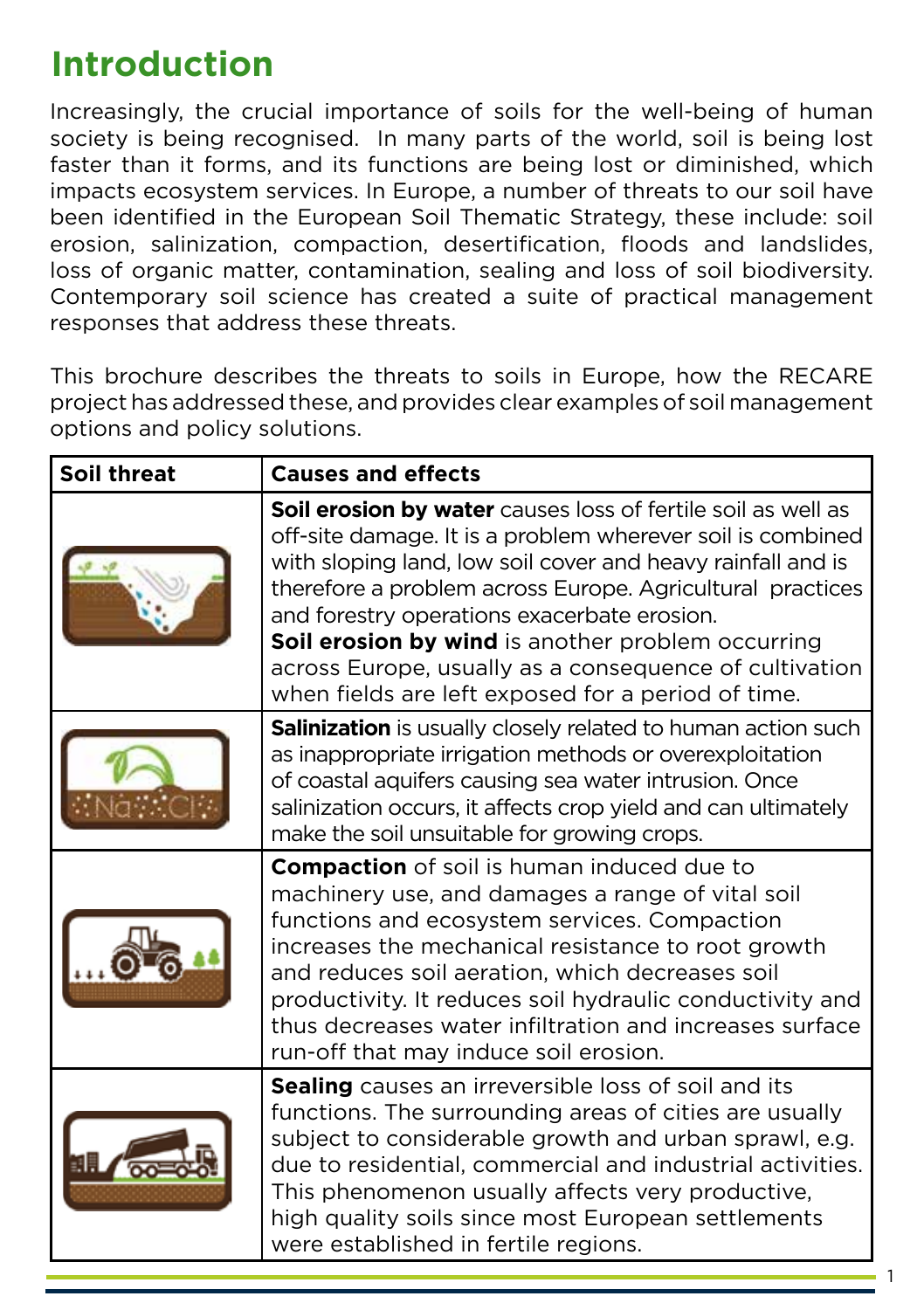| <b>Desertification</b> is land degradation in arid, semi-<br>arid and dry subhumid areas resulting from various<br>factors, including climatic fluctuations and human<br>activities. The process is extremely complex because<br>the way desertification expresses itself is highly site<br>specific, but leads to soil loss and the area being<br>unsuitable for agriculture.                                                      |  |
|-------------------------------------------------------------------------------------------------------------------------------------------------------------------------------------------------------------------------------------------------------------------------------------------------------------------------------------------------------------------------------------------------------------------------------------|--|
| <b>Floods and landslides</b> disturb soil functions<br>despite acting over a short time period. Agents of<br>change, such as socio-economic-political processes,<br>agricultural and forestry activities, and climate<br>change, affect the soil system and can cause changes<br>in flood and landslide generation, especially at small<br>and medium catchment scales.                                                             |  |
| Loss of organic matter in peat soils occurs as a<br>result of draining agricultural peat land. It also causes<br>water pollution and contributes significantly to CO <sub>2</sub><br>emissions. Subsidence rates of 1 - 2 cm per year are<br>not uncommon and make peat soils below sea-level<br>or inland water levels prone to flooding.                                                                                          |  |
| Loss of organic matter in mineral soils is due to long-<br>term agriculture and is recognised as a problem in<br>large parts of Europe, reducing productivity and the<br>resilience of the soil. Monocultures, reduced use of<br>organic amendments (particularly farmyard manure)<br>and intensive tillage, are the major factors affecting<br>soil organic matter cycles.                                                         |  |
| <b>Contamination</b> of large areas of soil by harmful<br>products from agriculture, industry, cities and mining<br>has occurred over decades. It leaves soil unusable for<br>agriculture or habitation as well as being a long-term<br>source of pollution to the wider environment.                                                                                                                                               |  |
| Loss of soil biodiversity diminishes the sub-soil<br>ecosystem of animals, insects, fungi and microbes.<br>Existing soil biodiversity is increasingly threatened by<br>excessive agricultural exploitation due to simplified<br>crop rotation and monocultures, application of<br>pesticides and fertilizers and soil compaction, leaving<br>soil less resilient in facing challenges and less able to<br>support wider ecosystems. |  |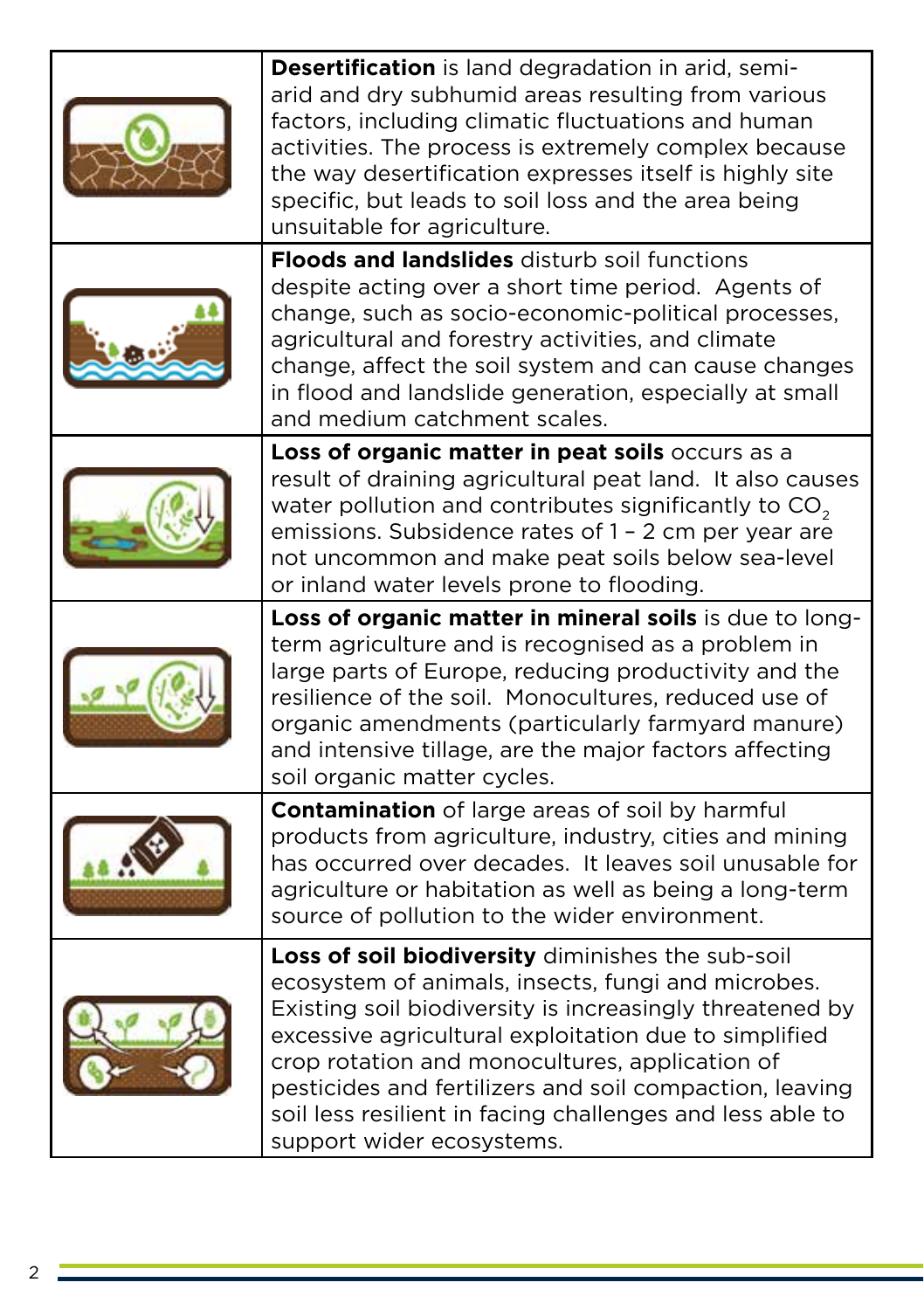# **Project overview**

The RECARE project brought together a multidisciplinary team of 27 different organisations to identify ways of assessing the contemporary threats to soils and to find innovative solutions to prevent further soil degradation across Europe. This was achieved through a number of objectives:

- 1. Filling knowledge gaps in our understanding of the functioning of soil systems under the influence of climate and human activities
- 2. Developing a harmonised methodology to assess the state of soil degradation and conservation
- 3. Developing a universally applicable methodology to assess the impacts of soil degradation upon soil functions and ecosystem services
- 4. Selecting innovative measures in collaboration with stakeholders and evaluate the efficacy of these regarding soil functions and ecosystem services as well as costs and benefits
- 5. Upscaling results from 17 case studies to European scale to evaluate the effectiveness of measures across Europe
- 6. Evaluating ways to facilitate adoption of these measures by stakeholders
- 7. Carry out an integrated assessment of existing soil related policies and strategies to identify their goals, impacts, synergies and potential inconsistencies, and to derive recommendations for improvement based on RECARE results.

As soil degradation problems are caused by the interplay of biophysical, socio-economic and political factors, all of which vary across Europe, these problems are by definition site specific and occur at different scales. Therefore, 17 case studies of soil threats were included in RECARE to study the various conditions that occur across Europe and to find appropriate responses using a stakeholder participatory process that combined both scientific and local knowledge.

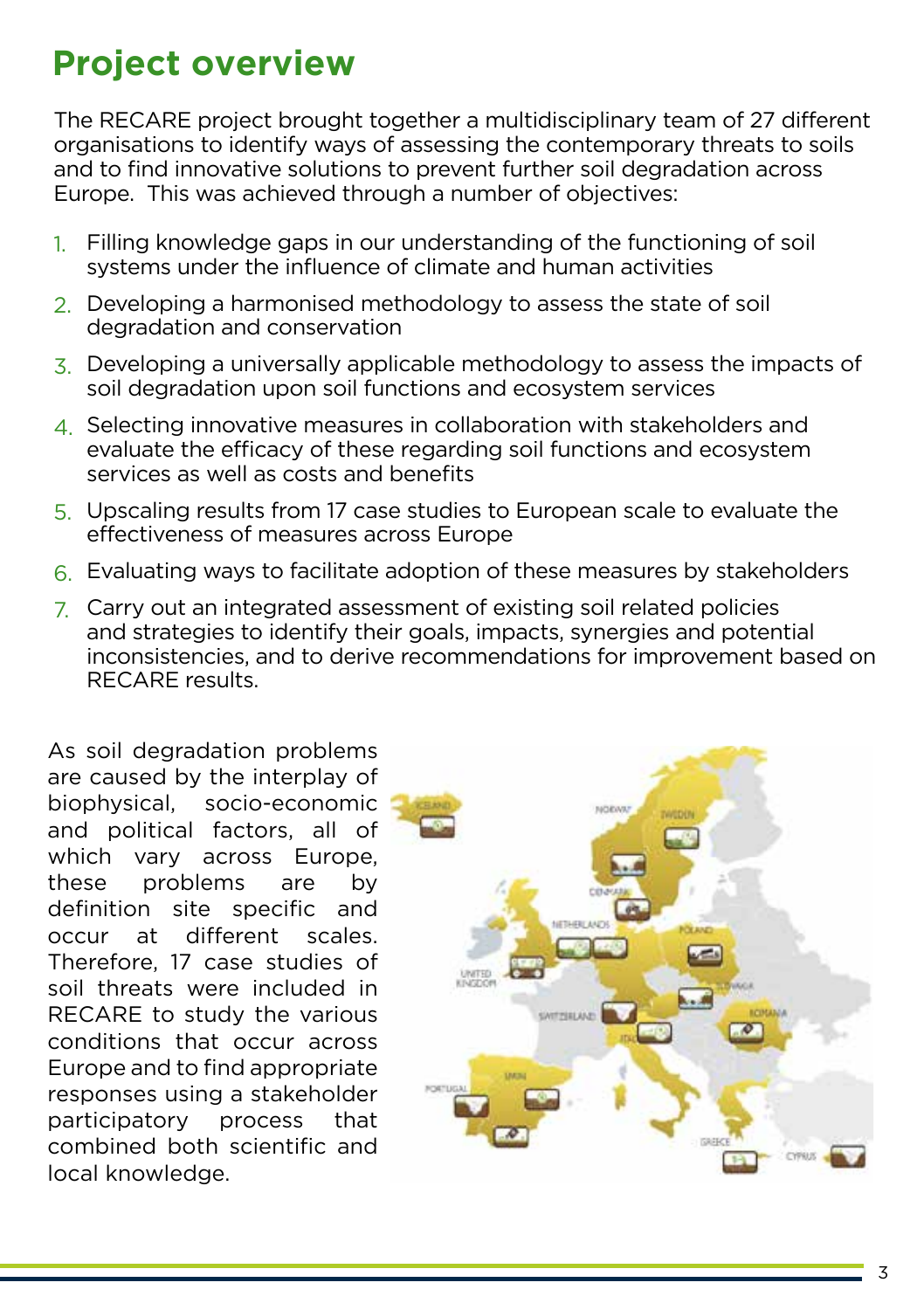| <b>SOIL THREAT</b> | <b>CASE STUDY AREA</b>                     | <b>MAIN MEASURE TRIALLED</b>                                                                                    |
|--------------------|--------------------------------------------|-----------------------------------------------------------------------------------------------------------------|
|                    | Frienisberg,<br>Switzerland                | Damming potato furrows with<br>the 'dyker' technology                                                           |
|                    | Caramulo, Portugal                         | Post-fire mulching with<br>eucalyptus logging residue                                                           |
|                    | Peristerona<br>Watershed, Cyprus           | Maintenance/rehabilitation of<br>dry-stone terraces                                                             |
|                    | Timbaki, Crete,<br>Greece                  | Use of biological agents to<br>increase crop resistance to salinity                                             |
|                    | Aarslev, Denmark                           | Identifying thresholds in wheel<br>load and inflation pressure                                                  |
|                    | Wroclaw & Warsaw,<br>Poland                | Effects of spatial planning for<br>improved soil protection based<br>on soil quality information                |
|                    | Canyoles River Basin,<br>Spain             | Mitigating soil erosion through<br>straw mulching                                                               |
|                    | Gunnarsholt, Iceland                       | Use of seeding, fertilizer and tree<br>establishment to reclaim land                                            |
|                    | Vansjø-Hobøl<br>Catchment, Norway          | Flood retention measures and<br>the impact of vegetation on<br>river bank stability                             |
|                    | Myjava Catchment,<br>Slovakia              | Use of small wooden check dams<br>for the stabilisation of gullies                                              |
|                    | Veenweidegebied,<br><b>The Netherlands</b> | Use of submerged drains to<br>reduce peat oxidation (so loss<br>of OM)                                          |
|                    | Broddbo, Sweden                            | Alternative grass species, such<br>as Reed canary grass and Tall<br>fescue, to reduce CO <sub>2</sub> emissions |
|                    | Olden Eibergen,<br>The Netherlands         | Grass undersowing in maize                                                                                      |
|                    | Veneto region, Italy                       | Continuous soil cover and<br>conservation agriculture practice                                                  |
|                    | Guadiamar, Spain                           | Amendment additions, such as<br>Sugar lime, Biosolid compost<br>and Leodardite                                  |
|                    |                                            | Copsa Micã, Romania Amendments to reduce heavy<br>metals mobility in soil and<br>enhnce uptake by plants        |
|                    | Isle of Purbeck,<br><b>United Kingdom</b>  | Use of sulphur to change soil<br>biodiversity to remediate<br>heathland                                         |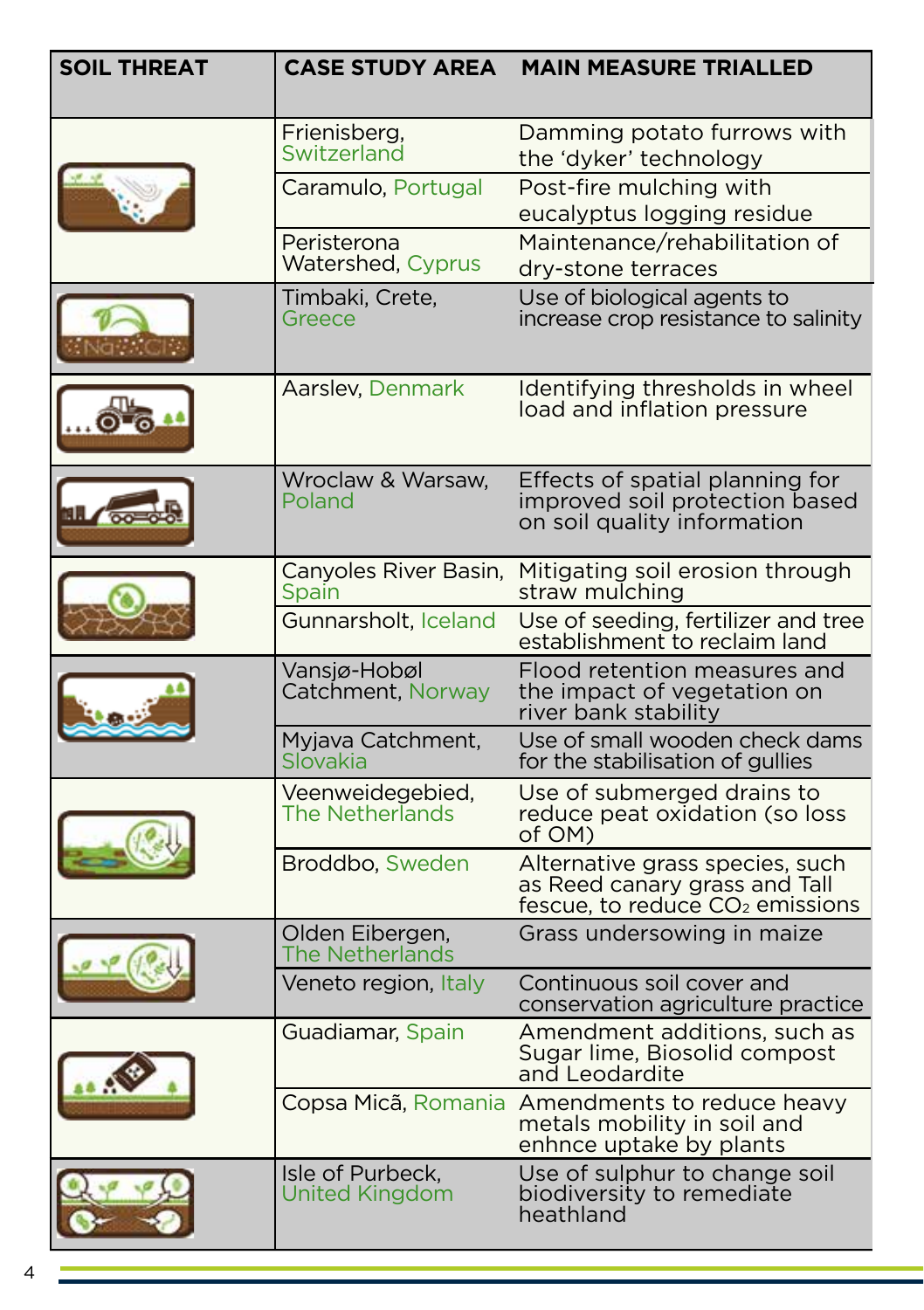# **Improved scientific understanding**

After a rigorous review and analysis of existing literature, RECARE updated information on the concepts, definitions and the processes of soil degradation occurring in the soil threats. RECARE found a need for understanding the processes that are involved when several soil threats are interacting. Moreover, results of interventions to improve the status of soil quality focusing on one threat should be assessed for other soil threats as well. By recognizing the interaction among soil threats, a more holistic approach for mitigating soil threats can be achieved. Analyses of the effects of soil threats on soil functions are starting to evolve. The holistic approach in dealing with soil threats, i.e. linking soil quality status, soil functions and ecosystem services is important to understand relationships between, and to assess effects of drivers on soil threats and ultimately the societal benefits of soils.

Although there is considerable knowledge available on soil threats in Europe, some knowledge gaps remain:

- 1. At the level of individual soil threats, there are still issues with definition, assessment methods, lack of standardisation and lack of data. This inhibits the development of a full and consistent overview of the status of each soil threat at EU level.
- 2. Although it is conceptually clear that different soil threats interact, there is not enough information on how exactly the different threats interact. Nor is there sufficient understanding how measures taken against one particular soil threat influence other soil threats.
- 3. There is a lack of evidence on how soil threats and measures impact on the delivery of ecosystem services, especially in cases where different soil threats interact. As a result, assessments of how soil threats impact ESS remain largely qualitative.
- 4. Any assessment of soil threats, measures against soil threats, and their effects on soil functions and ecosystem services should take into account local conditions (bio-physical, economic, social, policies) as soil degradation is highly context specific. This means that blanket approaches are not possible, and that detailed knowledge in various disciplines is needed to effectively combat soil threats. Such knowledge is at present often still incomplete.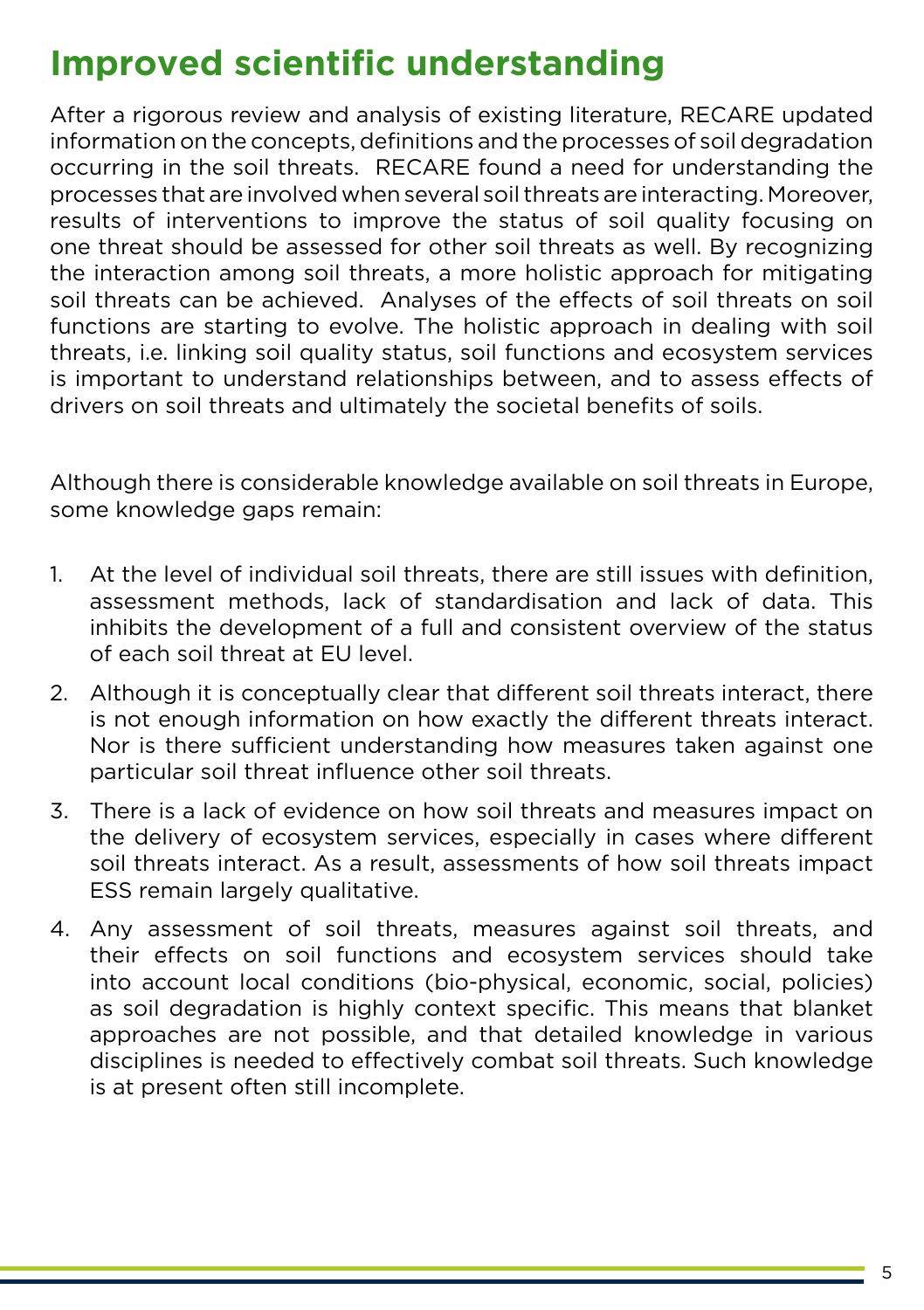## **Development of a universally applicable framework to assess the impact of soil degradation and conservation upon ecosystem services.**

Although a wealth of information is available about the topics of soil functions, ecosystem services, valuation of ecosystem services, and ways to define and determine these, no universally applicable methodology has existed to integrate these principles into a coherent system for use in soil degradation and soil rehabilitation studies. RECARE has developed a framework specifically for assessing the ecosystem services derived from soil. This framework was applied in each of the 17 case studies.



Key lessons:

- Analysis of the impacts on ecosystem services (ES) of selected measures showed that most measures had a positive effect on targeted as well as other ES.
- The case studies found it challenging to introduce the ES concept to stakeholders and to assess the impacts of trialed measures looking through the ES lenses. However, the ES perspective did help to identify unexpected benefits (or drawbacks) that otherwise would have gone unnoticed.
- ES were valued differently by different stakeholders, for example provisioning services were highly valued by land users, but often undervalued or 'ignored' by other stakeholders, and researchers and government organisations tended to emphasise the regulating services.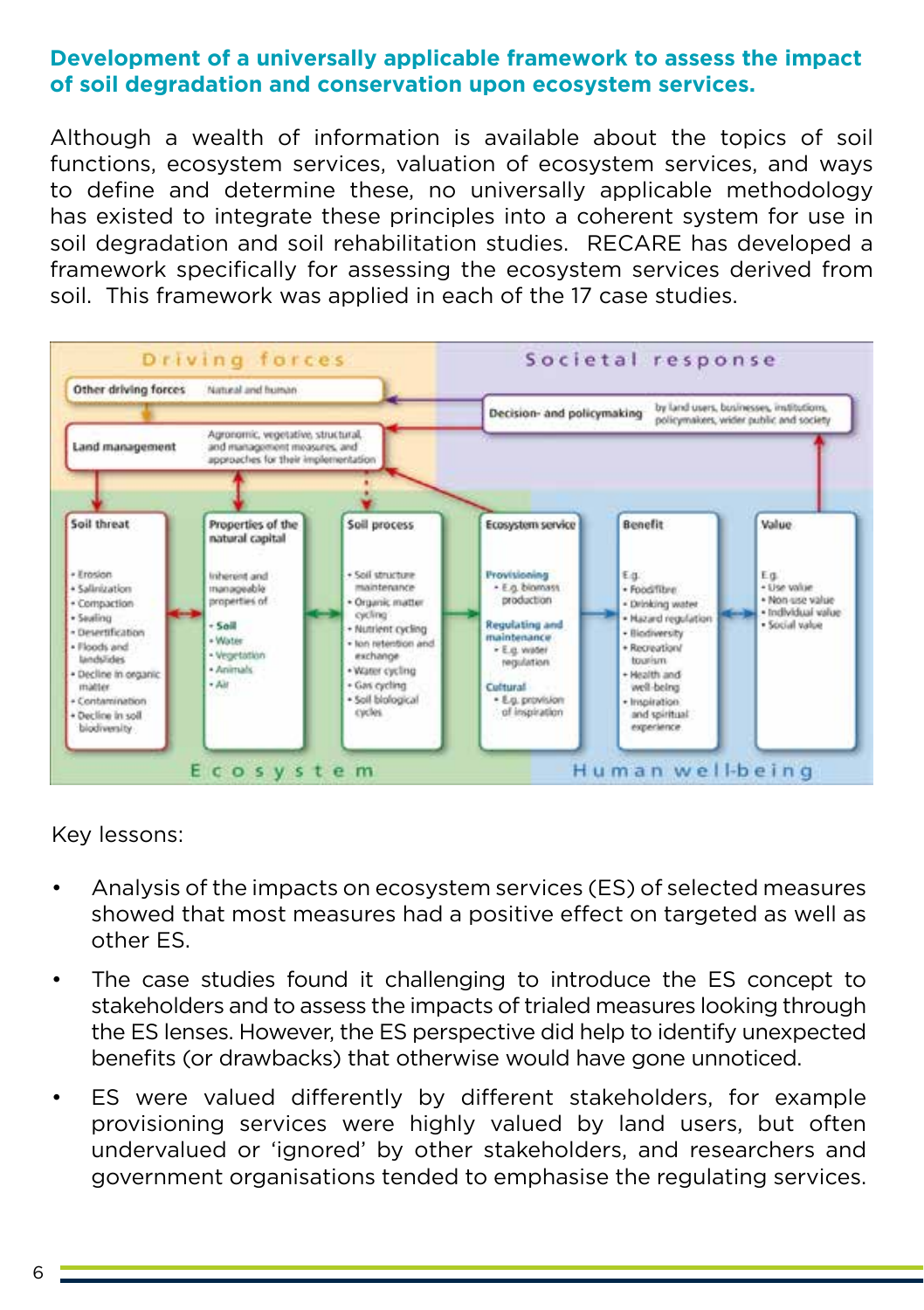## **Development of a participatory planning process to identify, select, evaluate, and adopt innovative measures combating different soil degradation threats**

To achieve maximum benefit and adoption among stakeholders, measures to address soil degradation must be chosen based on jointly assessed impacts and stakeholders' preferences and adapted to local conditions. Assessing options in an interactive, participatory, process-focused way is necessary for creating a sense of ownership of the solution and facilitating effective decision-making and adoption. RECARE used a participatory planning process selecting, implementing and evaluating measures with local stakeholders.

Key lessons:

- Achieving the desired results from a participatory planning process (e.g. building the network, building trust, fostering knowledge exchange, selection and implementation of measures) requires a long process of interactions with the land users and stakeholders, which exceeds the 5-year duration of the RECARE project. Those case studies that achieved most success built on a previous project.
- The participatory methodology may not work well for all of the soil threats addressed in RECARE. Soil organic matter loss, for example, may be undervalued by land users as its impact is felt in the long-term. Other soil threats may also be less straight-forward to define and assess, such as soil sealing, where the soil damage is easily overlooked and some people benefit from the threat, or loss of soil biodiversity which is often the result of many other threats.
- Although the participatory selection of measures is necessary to select measures that are suitable for, and supported by, stakeholders, it was also observed that stakeholders have a tendency to select measures that they already know something about. As a result, there is a risk that promising, more innovative measures are not selected.
- The RECARE stakeholder workshop approach and methodology successfully initiated and fostered transdisciplinary learning processes between the researchers and stakeholders and from the local to the (sub-) national level. It also brought together different stakeholders, who (in many case studies) would not necessarily interact and jointly discuss soil threats, and identify and evaluate ways to solve them.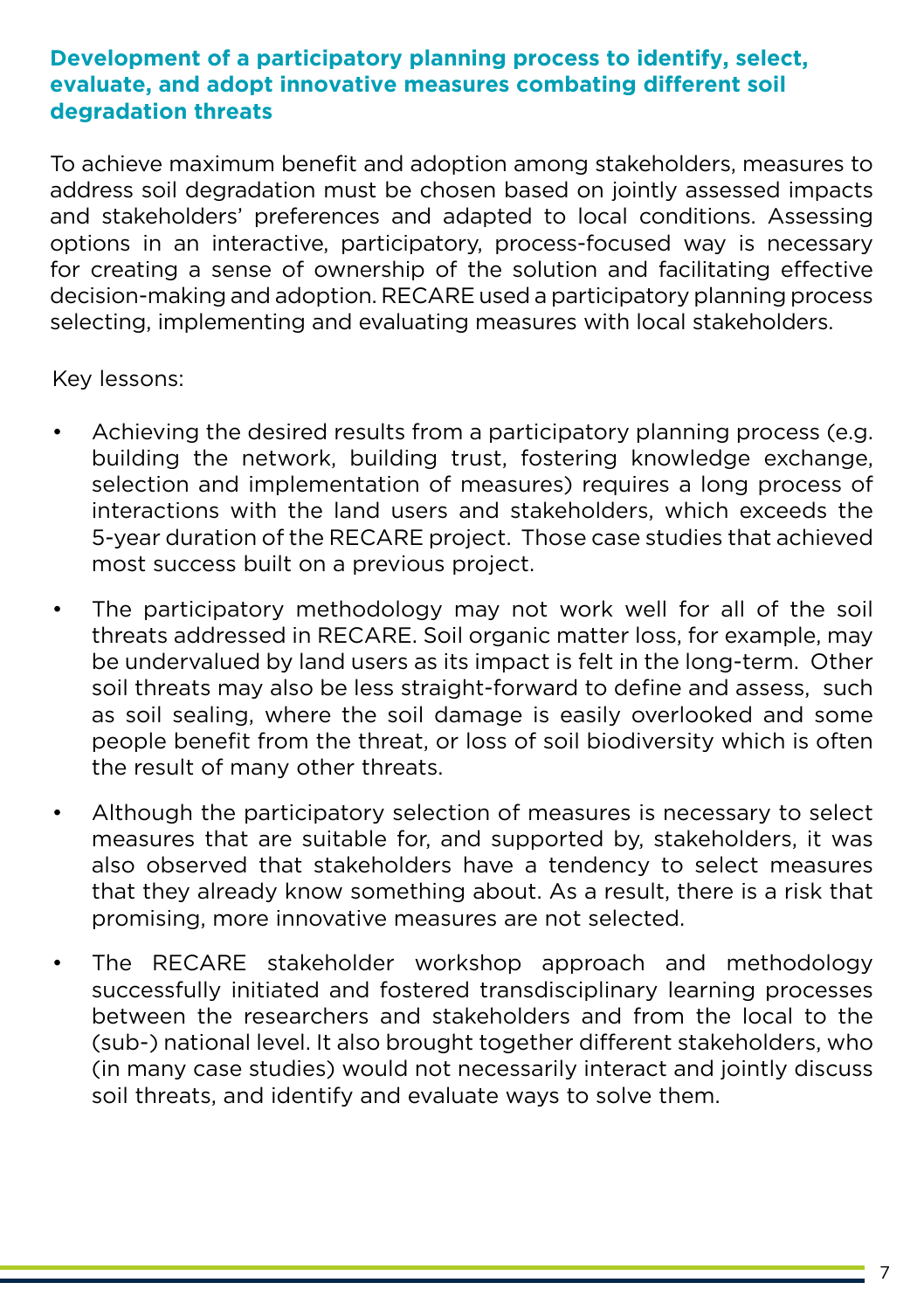# **Effective remediation, restoration and prevention measures**

Remediation and restoration measures selected and implemented by stakeholders in a participatory process were evaluated in RECARE for their efficacy. Examples of a number of measures that show clear potential for immediate exploitation are provided below:

#### **Portugal – post-fire mulching to prevent soil erosion**

Application of eucalyptus logging residues ('mulching') was highly to extremely effective in reducing post-fire soil erosion as well as organic matter losses. Stakeholders generally accepted mulching as an effective post-fire hillslope stabilization measure. At the same time, stakeholders identified financial aspects



and, to a lesser extent, also agronomic (availability of residues) and technical (logistics of application) aspects as barriers for widespread adoption of postfire mulching in the future. In recognition of its effectiveness the Portuguese government is now piloting the use of mulching in post-fire areas.

#### **The Netherlands - Submerged drains to prevent loss of organic matter in peat soils**



Submerged drains regulate groundwater levels in peatland; they increase levels in dry (summer) periods and drain the fields in wet (winter) periods, thereby reducing  $CO<sub>2</sub>$  emissions by reducing peat oxidation. In the Netherlands, the use of submerged drains was found to raise groundwater levels and conserve peat soils, reducing peat oxidation and so subsidence and  $CO<sub>2</sub>$  emissions

and loss of organic matter by 30 - 50%. As a result of these findings the Dutch government is now considering incentivising the use of submerged drains in order to reduce the national  $CO<sub>2</sub>$  emissions from agriculture.

## **Spain and Romania – Use of amendments to remediate contaminated soil**

In Spain, the addition of soil amendments, particularly sugar beet lime, was very effective in increasing soil pH and reducing availability of trace elements. In the long-term, planted trees, in particular *Ceratonia*, *Fraxinus* and *Populus* contributed to increases in soil pH and stabilization of trace elements. In Romania, the soil amendments dolomite and Na-bentonite, significantly reduced



the availability of metals although this reduction was not sufficient to produce safe food or fodder. However, reducing the metal toxicity and improving the soil fertility led to the development of a consistent vegetation cover with positive effects on soil erosion and loss of soil biodiversity.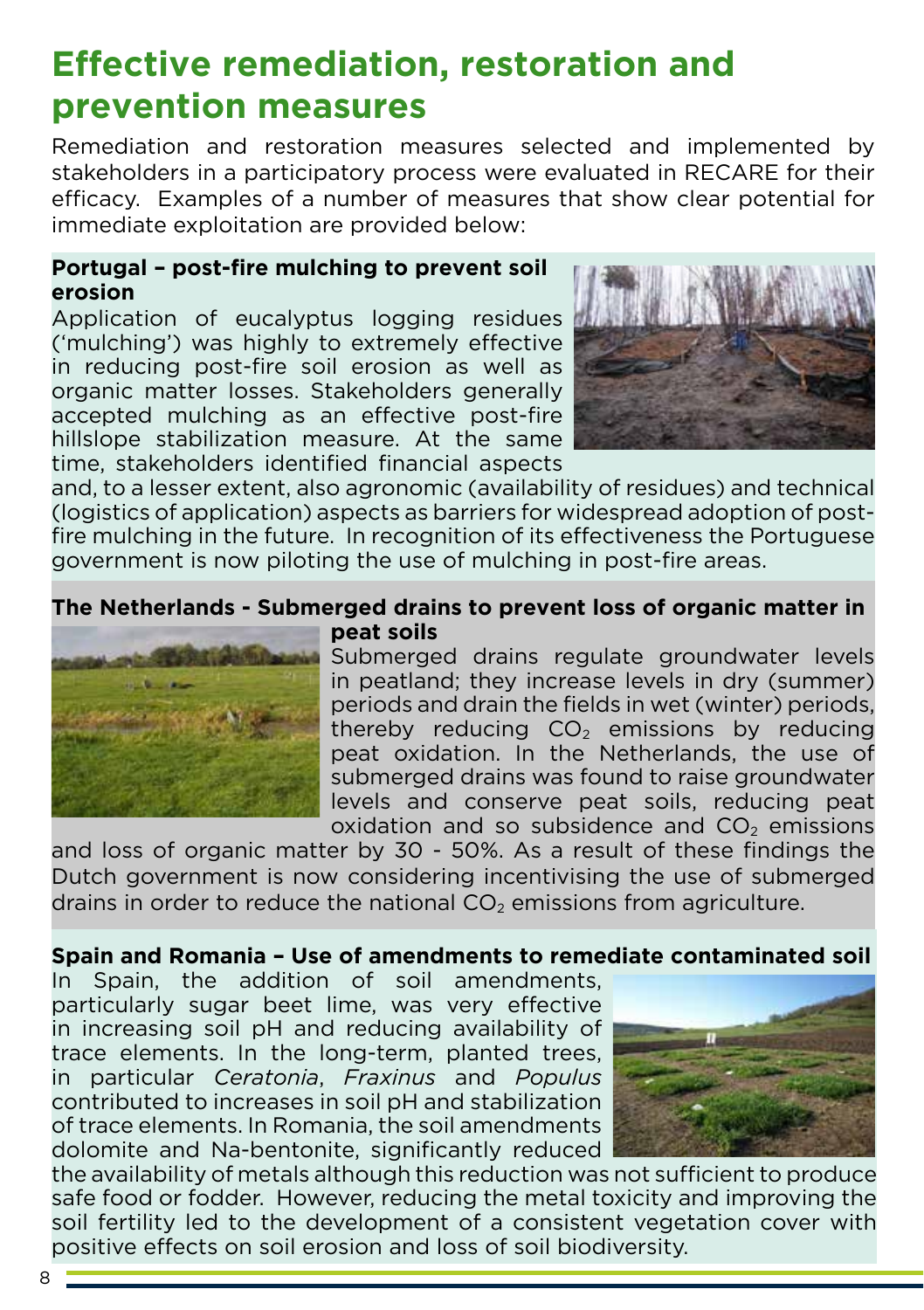## **Developments to inform decision-making**

## **RECARE Integrated Assessment Model**

RECARE has developed a Europe-wide Integrated Assessment Model (IAM) to evaluate the applicability and effectiveness of prevention, mitigation and remediation measures across the range of soil threats. It also assesses the implications of adopting these measures and the resulting changes in soil threats on a set of (soil functions impacting on) ecosystem services. Due to the importance of the local context in such assessments, and to be able to capture local dynamics, the model operates at a 1 ha resolution. It includes a time horizon up to 2050 and assesses changes to the soil threats and the effectiveness of the mitigation options under conditions of climate change and socio-economic developments. Changes are simulated at a monthly or yearly time interval - monthly to capture the seasonal variations and yearly to best capture the socio-economic processes.

By incorporating and integrating a suite of models related to climate, hydrology, vegetation, soil, land use, crop choice, land management, soil functions, ecosystem services, and their feedback mechanisms, the RECARE IAM provides a novel approach to understanding and mitigating soil threats, by simulating:

- the changing susceptibility of the threats over time
- the interactions between threats
- the effects measures may have on multiple threats
- the link to delivery of ecosystem services

### **RECARE policy impact assessment**

The policy impact assessment conducted in the RECARE project aimed to examine the effects of EU soil-related policies, and identify gaps, contradictions and incoherencies. The assessment built on: a stocktaking and mapping of policies; 17 case studies based on interviews and expert assessments; and an online survey among European soil practitioners. Because there is no dedicated EU soil policy with binding requirements, but rather a diffuse set of policies affecting soil management, it has proven difficult to establish and quantify causality between EU policies, soil management practices and impacts. The lack of systematic monitoring of policy impacts limits the availability of data for the assessment.

Overall, respondents ascribe a neutral to mildly positive effect of the main EU soil-related policies related to agricultural and forest management, with key policies being: Common Agricultural Policy, Water Framework Directive, and Nitrates Directive. The majority view is that in the absence of these policies, ambition for soil management would be lower still. Some stakeholders and case studies have pointed out that these policies have also had some negative effects. For soil contamination, Industrial Emissions Directive, Waste Framework Directive, and Environmental Liability Directive are central. Also gaps in relation to historical contamination were emphasised.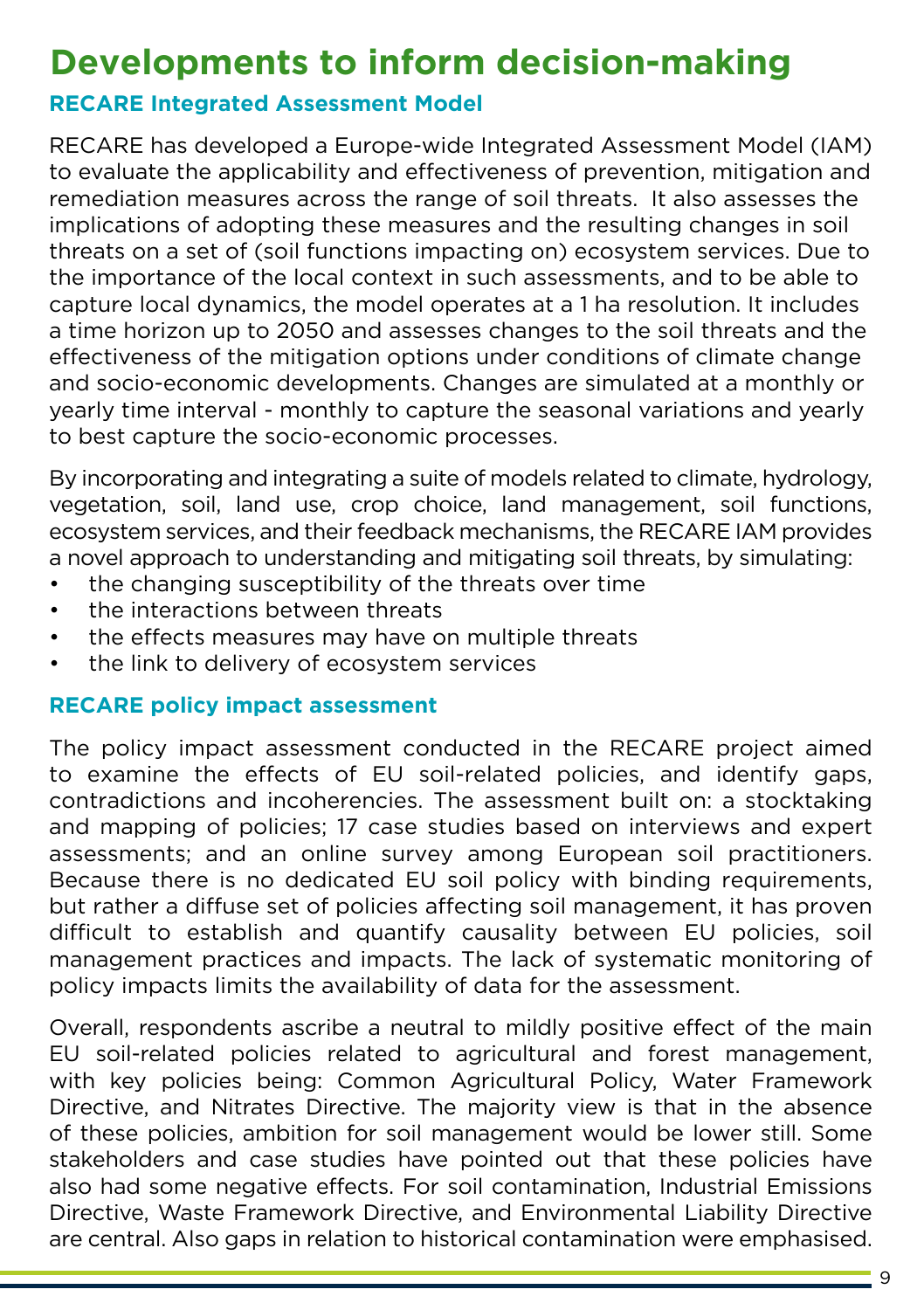Most respondents highlighted that much more ambitious soil management would be feasible given the knowledge and technologies available, but the existing policies fail to address this potential. The EU-wide trends on soil threats underline this message. The case studies produced clear evidence that improvements in soil management practices can deliver reduction in soil threats and improve soil functions and ecosystem services.

## **Barriers to uptake of measures and soil protection more broadly**

RECARE analysed the barriers to the uptake of specific soil management measures, as well as the barriers to more effective soil protection policies. The analysis identified a range of different types of barriers that cover institutional, policy implementation, financial, personal, socio-economic, cultural, and historical features.

In case study sites, the main barrier to uptake that emerged from the analysis of experiences is linked to ill-defined institutional arrangements. This results in a perceived lack of support for innovative measures, evidenced by the absence of, or conflicting guidance from, regulatory bodies and other organisations concerned. Secondly, limited collaboration among key stakeholders was identified as a common barrier. The full potential of knowledge co-generation is, therefore, not yet fully operationalised. Better engagement of key stakeholders across multiple levels will be instrumental in supporting better land management decisions.

Policy assessment identified a wide range of barriers to better soil protection. Stakeholders interviewed as part of the policy assessment most often pointed to a lack of political ambition, an absence of overarching soil protection legislation and long-term strategies, as well as a lack of financial resources. Moreover, a lack of clear leadership and coordination for soil policy and limited institutional capacity were stressed. In addition, limited technical knowledge in public authorities and among decision-makers, and missing risk information and monitoring were identified as very relevant barriers.

## **Opportunities for policy**

The RECARE project identified a number of opportunities for improved policies at EU level. Several policy briefs have been produced that outline the messages for specific soil threats. The key overarching messages are:

• Based on RECARE findings a coordinated approach at EU level dedicated to soil protection that includes binding targets would be highly beneficial to better address the urgent need to halt and reverse soil degradation

A dedicated legally binding framework with binding priorities and targets could lead to progress in addressing the policy gaps that currently exist in many countries, for example in relation to historic soil contamination or subsoil compaction. Priorities and targets would increase the ability to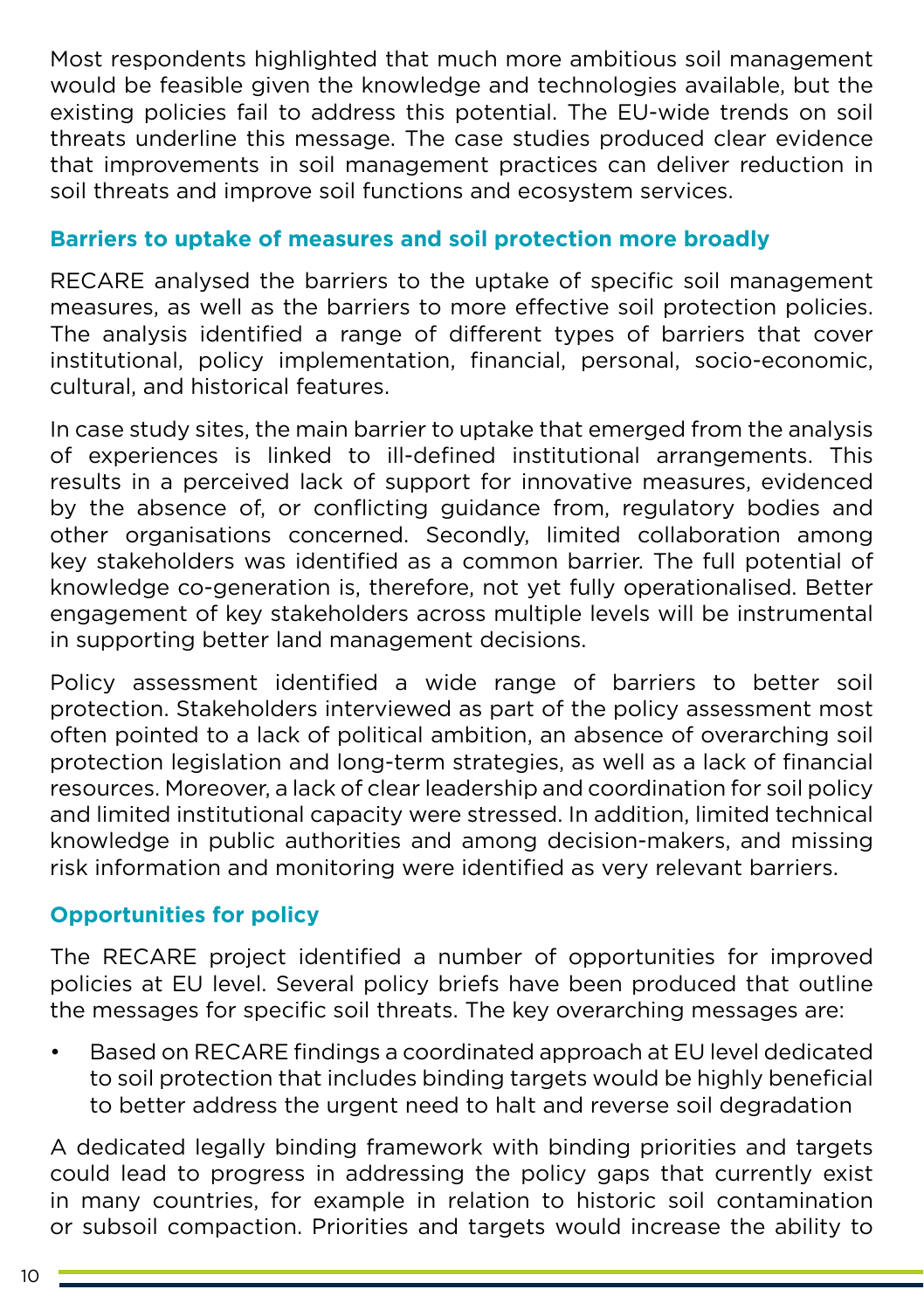integrate soil concerns across different policies, provide a basis for more systematic monitoring of policy implementation and soil trends, and increase incentives to act in countries where there is a lack of political will to address soil protection in a coordinated way. A binding legislative proposal, as mandated by the 7th Environment Action Programme, has not yet been proposed by the European Commisison.

In the absence of legally binding objectives and targets, there is limited ability and willingness in practice to overcome the barriers that limit sustainable soil management (including, for example, lack of institutional clarities, lack of funding, lack of access to information).

Given the experience with the Soil Framework Directive, the challenge is to find a legally binding approach that is both workable and agreeable to Member States with different biophysical and institutional contexts, as well as sometimes quite different stages in the development of soil protection policies.

Build capacity in the land management community

The starting point for engaging farmers and other land managers is to empower them by providing training and capacity building campaigns. Specifically, this can be done by giving farmers indicators and knowledge to manage their soils sustainably, fostering group activities that encourage peer to peer learning and ensuring that farmers take part in such training activities, for example, through conditions linked to farm payments. To support farmers' knowledge on good soil management also requires that such knowledge is available in basic agricultural training (e.g. agricultural schools) and supported by applied research. Sufficient funding and investments, as well as institutional and cultural change in advisory services, are required.

• Common Agricultural Policy (CAP) has significant potential to improve its contribution to soil management objectives

The CAP is the single most important policy instrument with potential to improve soil management on agricultural and forest land. In general, the CAP post 2020 needs to earmark sufficient support and set out ambitious requirements for the environment and sustainable soil management. The strategic planning at Member State levels needs to clearly identify and address soil management needs and objectives and put in place monitoring to measure the policy impacts. More specifically, individual mechanisms need to be well defined to ensure their effectiveness. For example, the GAEC 6 standard would increase its effectiveness by being rephrased from 'Minimum land management under tillage to reduce risk of soil degradation including on slopes' to 'Sustainable land management to reduce risk of soil degradation including on slopes'. This would ensure that subsoil compaction and other non-erosion threats are duly integrated. Moreover, compulsory training associated with receipt of payments needs to address regionally relevant soil threats.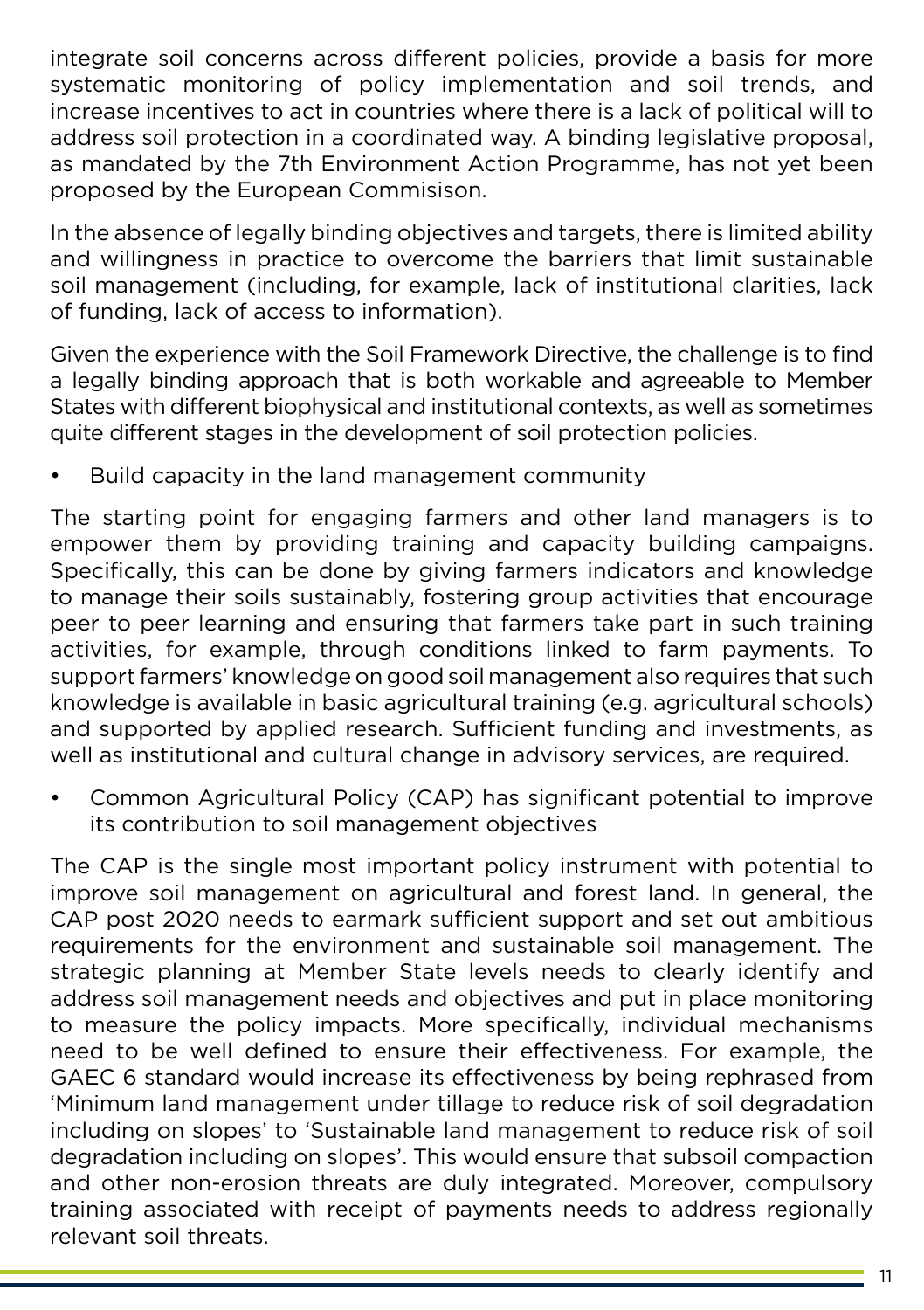# **Selected further reading**

## **Selected Key Deliverable Reports**

**D2.1** Soil threat in Europe: Status, methods, drivers and effects on ecosystem services

**D3.2** Report on the current state of degradation and conservation

**D4.2** Report about stakeholder valuation of ecosystem services

**D5.2** Participatory decision-making on sustainable land management to combat soil threats in Europe

**D6.2** Assessment of the effectiveness of implemented measures regarding combating soil degradation, and to restore soil functions and ecosystem services

**D7.1** Impact Assessment on Ecosystem Services

**D7.2** Model assessments of the cost-effectiveness of

prevention/remediation/restoration measures for all Case Study areas **D8.3** Report on inter-threat comparison

**D8.4** Report on barriers and opportunities of adoption at European scale **D9.1** Up-to-date review of EU policies and integrated impact assessment methodology

**D9.2** Report on the integrated impact assessment of national and EU policies

**D9.3** Final policy recommendations

All deliverables can be accessed via: [http://recare-hub.eu/tools-and-outputs/project-reports](http://recare-hub.eu/tools-and-outputs/project-reports )

## **Key scientific papers**

Over 50 peer-reviewed scientific papers have been published from the RECARE work.

All scientific papers can be accessed via: [http://recare-hub.eu/tools-and-outputs/](http://recare-hub.eu/tools-and-outputs/scientific-journal-articles   ) [scientific-journal-articles](http://recare-hub.eu/tools-and-outputs/scientific-journal-articles   ) or via the RECARE Publication Trees: h[ttp://recare-hub.eu/tools-and-outputs/](ttp://recare-hub.eu/tools-and-outputs/publication-trees ) [publication-trees](ttp://recare-hub.eu/tools-and-outputs/publication-trees )

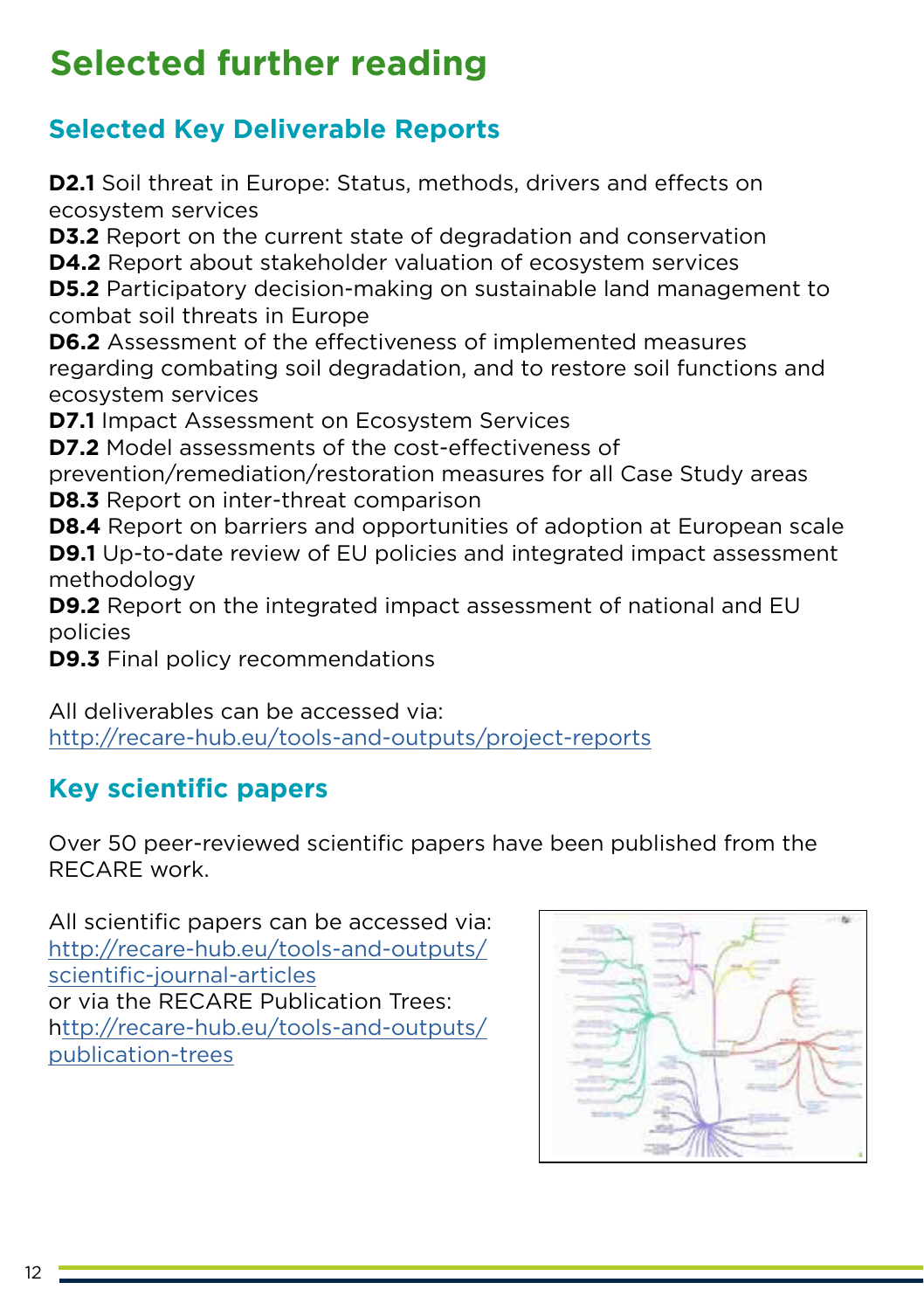# **Project partners**









umweltbundesamt®

 $\boldsymbol{u}^{\text{\tiny b}}$ 

**CONTROLLED ACTIVE AUCTION** 

UNIVERSITÄT